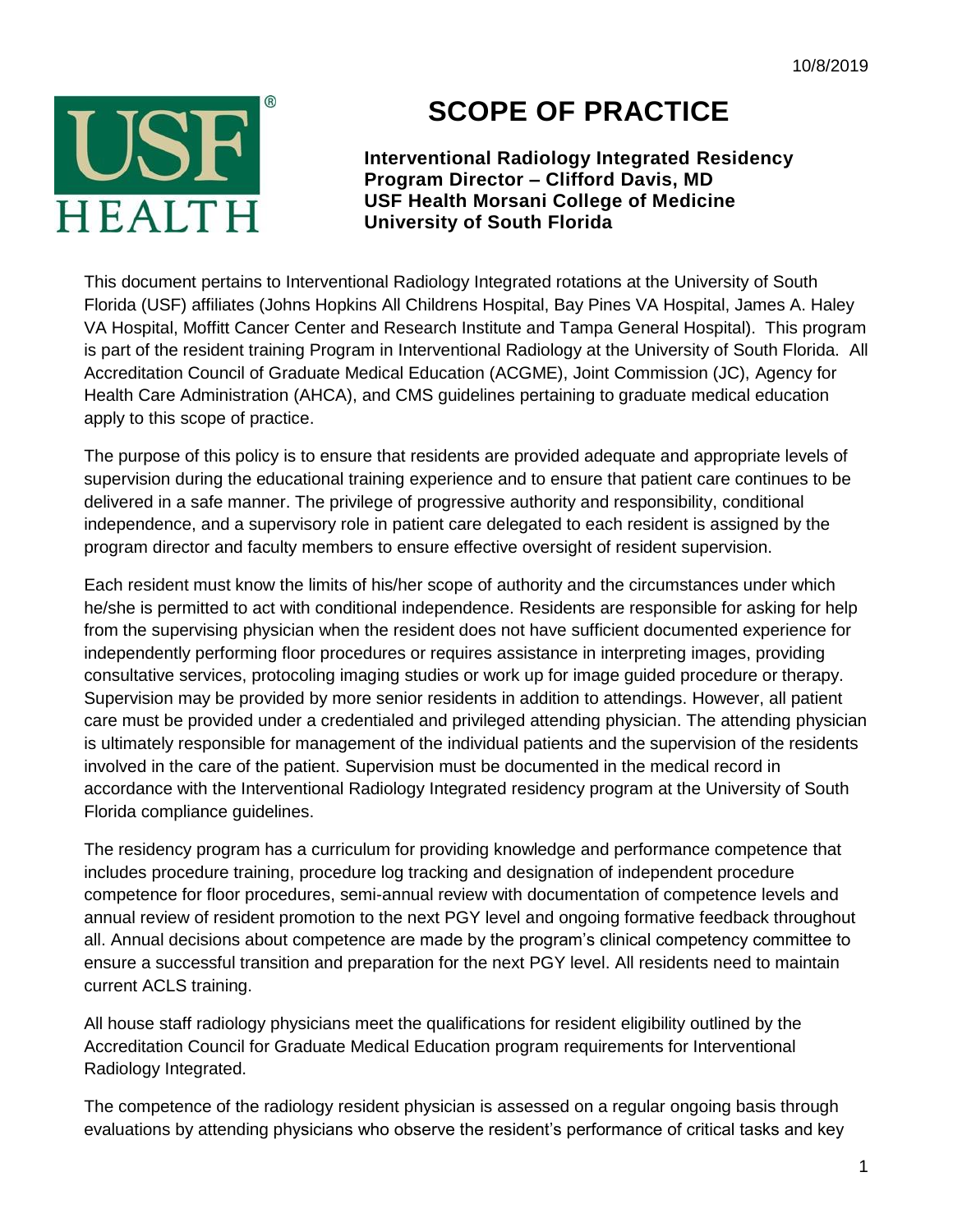physician attributes in radiology. Evaluations are maintained by the residency program. However, should a resident demonstrate unacceptable performance, the program and supervising physician would take steps to monitor that physician's care of patients and provide a greater degree of supervision as necessary.

In the clinical learning environment, each patient must have an identifiable, appropriately credentialed attending physician with site privileges who is ultimately responsible for that patient's care. The level of supervision required in the learning environment is defined by multiple factors, including the level of skill and knowledge of the resident, the patient and clinical task at hand, and the role of the supervisor. Supervision in the clinical learning environment is provided by the attending physician, and the Levels of supervision are defined by the ACGME.

Direct supervision: The supervising physician is physically present with the resident and patient.

Indirect supervision:

- With direct supervision immediately available: The supervising physician is physically within the hospital or other site of patient care and is immediately available to provide direct supervision.
- With direct supervision available: The supervising physician is not present within the hospital or other site of patient care but is immediately available by means of telephonic and/or electronic modalities and is available to provide direct supervision.

Oversight: The supervising physician is available to provide review of procedures/encounters with feedback provided after care is delivered.

Activities performed without direct supervision require access to the supervisory physician and access to direct supervision (typically within 30 minutes). Activities performed with direct supervision require the presence of the supervisory physician. Residents are authorized to perform any assigned activity assigned while under direct supervision. Residents are expected to use reasonable clinical judgement on when to seek attending consultation and assistance. Final interpretation of all diagnostic and therapeutic studies encountered in radiology requires direct supervision. Residents at all levels of postgraduate training, while not limited to the following activities, are specifically allowed to perform the following physician activities without direct supervision. This document may be modified by the program director based on additions to the training program.

- Regardless of the modality or level of training, all residents must review all imaging examinations with an attending radiologist before submitting a final report.
- Diagnostic radiographs, mammography, fluoroscopy, intravenous urography, ultrasound, and nuclear medicine examinations do not require both the resident and attending radiologist to be present during the procedure.
- Residents may monitor intravenous contrast injections for MRI or CT.
- Procedures defined by CPT as "Supervision and Interpretation (S&I) procedures are considered interventional. These procedures include all biopsy procedures and most image guided drainage procedures. Image guided paracentesis, thoracentesis and lumbar puncture may be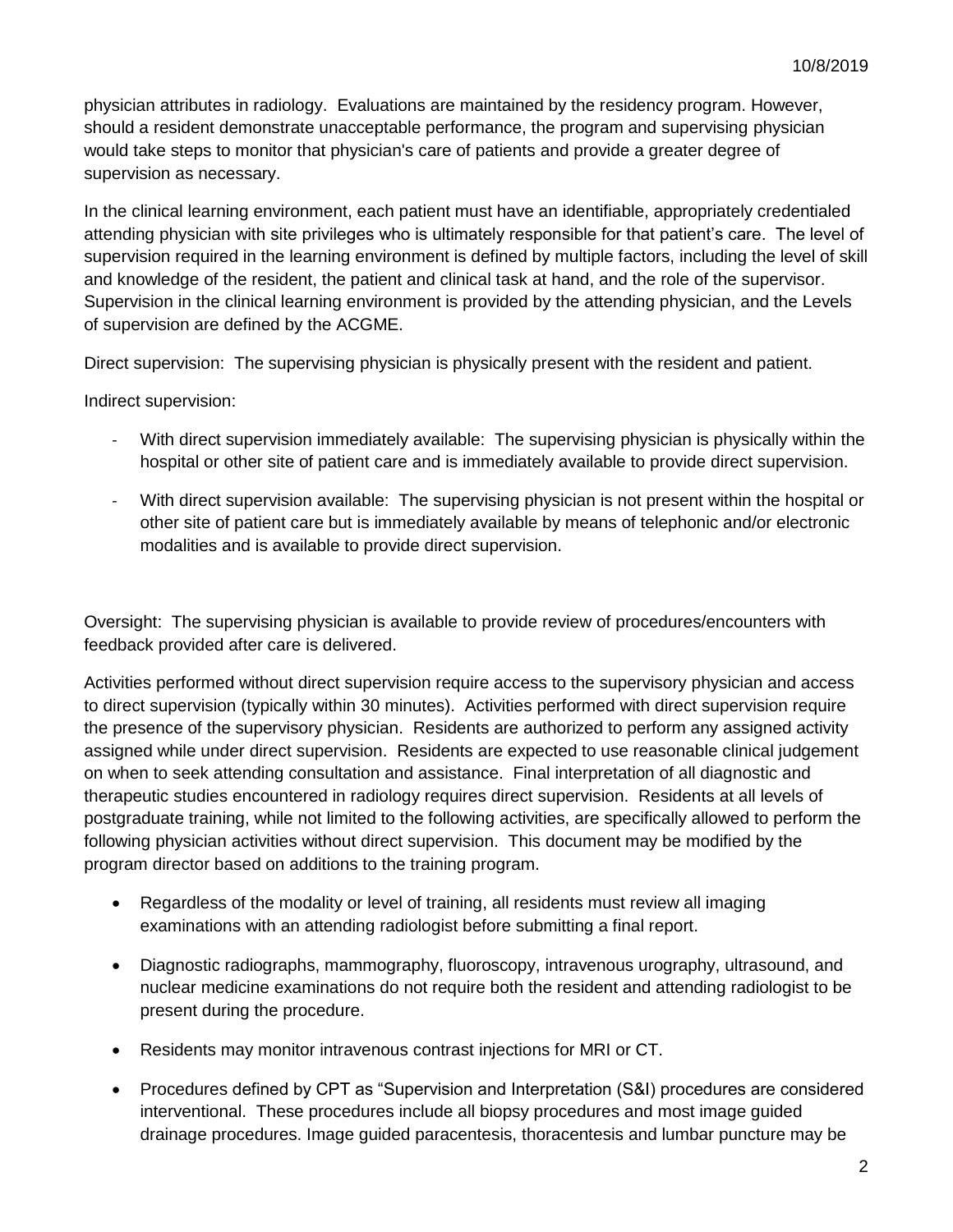done with indirect supervision as per the ACGME. The remaining interventional procedures require direct supervision or indirect supervision with direct supervision immediately available. The attending radiologist must be present and supervise the resident during the essential portion of the procedure, with the exceptions for image guided paracentesis, thoracentesis and lumbar puncture. All invasive procedures in radiology require direct or indirect supervision with direct supervision regardless of the resident's level of training.

 Residents may issue a preliminary report for non-interventional imaging studies while on-call. All on-call studies are subsequently reviewed, and final report issued by the attending radiologist within 24 hours. An attending radiologist is available, either in house or by pager/telephone, if the resident has questions or requires assistance in determining the significance of an imaging finding or if attending consultation is necessary. Schedule of responsible attending radiologist is required for any on-call resident assignment at any site.

## PGY levels in Interventional Radiology Integrated

PGY-2: This resident level is considered the beginning of resident training in radiology and is expected to seek attending physician assistance more frequently than residents in the later years of training. The PGY-2 level resident is not allowed to take "call" without direct supervision until completion of twelve (12) consecutive months of radiology residency training. Residents at this level are primarily tasked with the interpretation of images, work up of patients prior to invasive image-guided procedures and therapies under the supervision of the attending radiologist. Residents at this level are expected to provide consultative services in the realm of diagnostic and interventional radiology under the direction of the attending radiologist. The resident at this level is also tasked with teaching medical students with attending guidance.

PGY-3: During this year, the resident is expected to perform the tasks of image interpretation, imageguided procedures and therapies and consultative services under the direction of the attending radiologist. The resident at and above this level will also be tasked with call responsibility, to include the issuance of preliminary reports during on call rotation assignments and consultation with referring physicians in routine and emergent circumstances. Increased levels of knowledge, interpretive skill, consultative skill and procedural skills is expected in residents of this level as compared to PGY-2 level residents. Residents at the PGY-3 level are also expected to assist the attending radiologist in the supervision PGY-2 level residents in consultative tasks and provide teaching to PGY-2 level residents and medical students.

PGY-4: During this year, the resident is expected to continue the tasks of image interpretation, imageguided procedures and therapies and consultative services under the direction of the attending radiologist. The resident at this level will also be tasked with call responsibility, to include the issuance of preliminary reports during on call rotation assignments and consultation with referring physicians in routine and emergent circumstances. Increased levels of knowledge, interpretive skill, consultative skill and procedural skills is expected in residents of this level as compared to PGY-2 and PGY-3 level residents. Residents at the PGY-4 level are also expected to assist the attending radiologist in the supervision of other residents in consultative tasks and provide teaching to residents and medical students.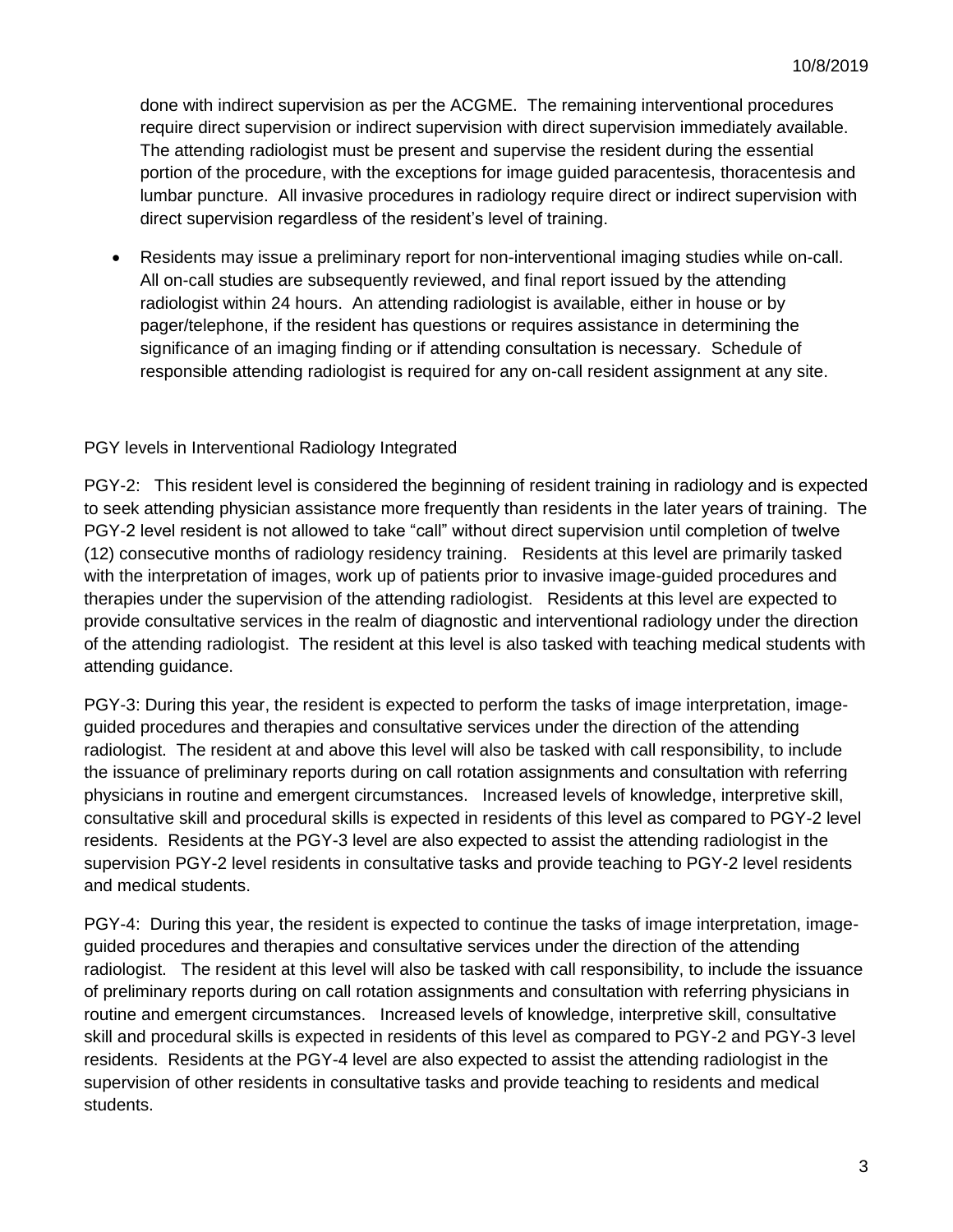PGY-5: This year is considered the final training year in diagnostic for the Interventional Radiology Integrated resident. During this year, the resident is expected to master the tasks of image interpretation, image-guided procedures and therapies and consultative services under the direction of the attending radiologist. The resident at this level will also be tasked with call responsibility, to include the issuance of preliminary reports during on call rotation assignments and consultation with referring physicians in routine and emergent circumstances. Increased levels of knowledge, interpretive skill, consultative skill and procedural skills is expected in residents of this level as compared to more junior residents. Residents at the PGY-5 level are also expected to assist the attending radiologist in the supervision of other residents in consultative tasks and provide teaching to residents and medical students.

|                                                                                                                                                          | <b>Supervising</b><br>Physician<br>present<br>(Direct) | <b>Supervising</b><br><b>Physician in</b><br>hospital and<br>available for<br>consultation<br>(Indirect but<br>direct<br>supervision<br>immediately<br>available) | <b>Supervising</b><br><b>Physician out</b><br>of hospital<br>but available<br>by phone or<br>can come in<br>(Indirect but<br>direct<br>supervision<br>available) | The trainee<br>may<br>perform the<br>procedure<br>without<br>supervising<br>Attending/<br>resident<br>(oversight) |                                                                                        |                |                         |                         |  |  |
|----------------------------------------------------------------------------------------------------------------------------------------------------------|--------------------------------------------------------|-------------------------------------------------------------------------------------------------------------------------------------------------------------------|------------------------------------------------------------------------------------------------------------------------------------------------------------------|-------------------------------------------------------------------------------------------------------------------|----------------------------------------------------------------------------------------|----------------|-------------------------|-------------------------|--|--|
| Designated<br>Levels                                                                                                                                     | 1                                                      | $\overline{2}$                                                                                                                                                    | 3                                                                                                                                                                | $\overline{4}$                                                                                                    | See below for level of supervision required<br>for each procedure and year of training |                |                         |                         |  |  |
| <b>CORE PROCEDURES</b>                                                                                                                                   |                                                        |                                                                                                                                                                   |                                                                                                                                                                  |                                                                                                                   |                                                                                        | <b>PGY-3</b>   | <b>PGY-4</b>            | <b>PGY-5</b>            |  |  |
| Interpret radiology imaging and render final report                                                                                                      |                                                        |                                                                                                                                                                   |                                                                                                                                                                  |                                                                                                                   |                                                                                        | $\mathbf 1$    | 1                       | $\mathbf{1}$            |  |  |
| Interpret radiology imaging and issue preliminary report                                                                                                 |                                                        |                                                                                                                                                                   |                                                                                                                                                                  |                                                                                                                   |                                                                                        | 3              | 3                       | 3                       |  |  |
| Provide consultative services in the realm of diagnostic and<br>interventional radiology                                                                 |                                                        |                                                                                                                                                                   |                                                                                                                                                                  |                                                                                                                   |                                                                                        | 3              | 3                       | 3                       |  |  |
| Monitor intravenous contrast agent administration for imaging<br>procedures                                                                              |                                                        |                                                                                                                                                                   |                                                                                                                                                                  |                                                                                                                   |                                                                                        | 4              | $\overline{\mathbf{4}}$ | $\overline{4}$          |  |  |
| Administer contrast for diagnostic gastrointestinal tract or<br>genitourinary tract fluoroscopic procedures (such as barium<br>esophagram and cystogram) |                                                        |                                                                                                                                                                   |                                                                                                                                                                  |                                                                                                                   |                                                                                        | $\overline{4}$ | $\overline{4}$          | $\overline{\mathbf{4}}$ |  |  |
| Administer intravascular contrast for interventional procedures                                                                                          |                                                        |                                                                                                                                                                   |                                                                                                                                                                  |                                                                                                                   |                                                                                        | $\mathbf{1}$   | 1                       | $\mathbf{1}$            |  |  |
| Complete work up and planning for image guided interventional<br>procedures                                                                              |                                                        |                                                                                                                                                                   |                                                                                                                                                                  |                                                                                                                   |                                                                                        | 3              | 3                       | 3                       |  |  |